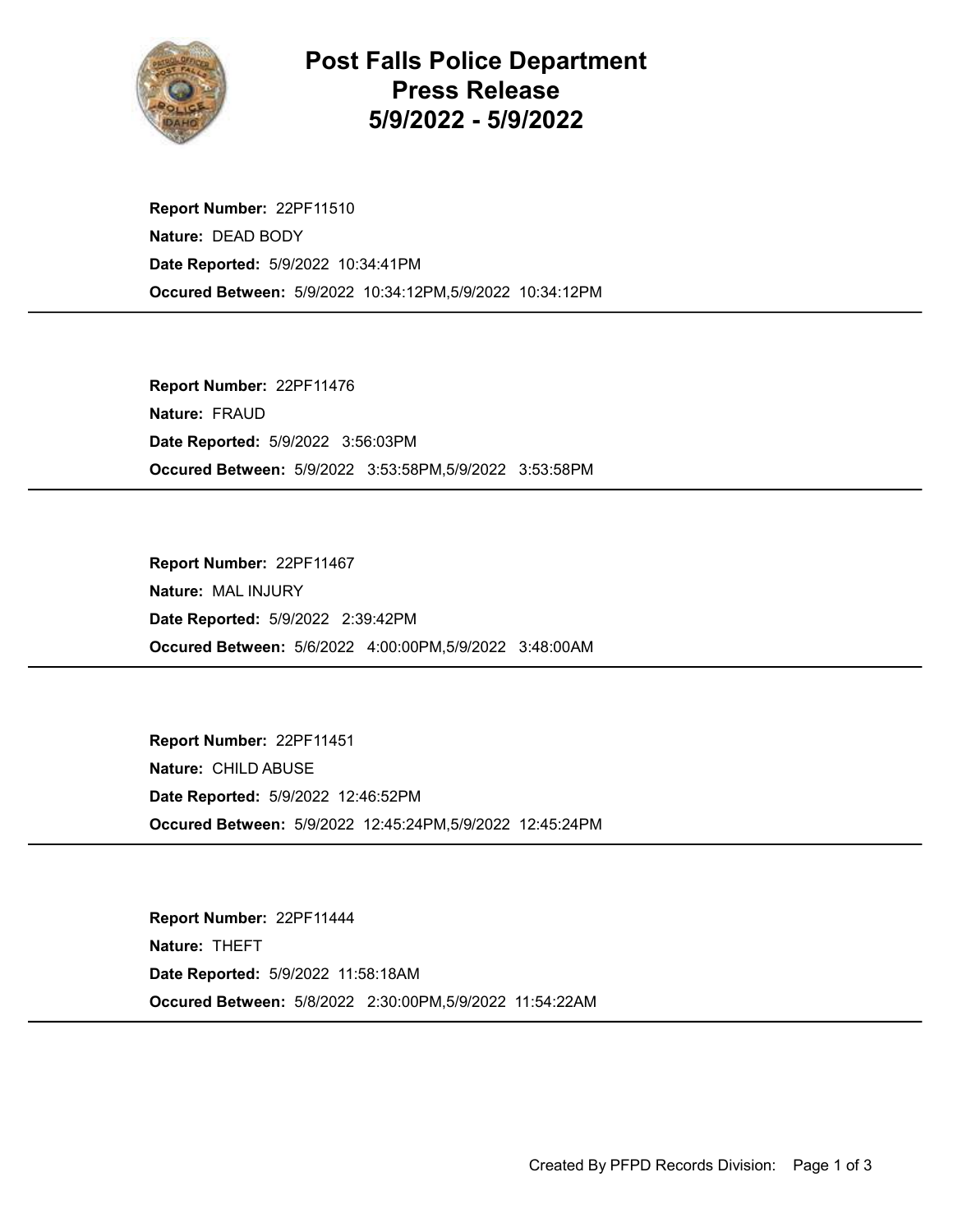Occured Between: 5/9/2022 11:48:35AM,5/9/2022 11:48:35AM Report Number: 22PF11440 Nature: ABANDONED VEHIC Date Reported: 5/9/2022 11:49:14AM

Occured Between: 5/9/2022 11:38:44AM,5/9/2022 11:38:44AM Report Number: 22PF11438 Nature: LOCATED RUNAWAY Date Reported: 5/9/2022 11:40:07AM

Occured Between: 5/6/2022 7:00:00PM,5/8/2022 9:00:00AM Report Number: 22PF11429 Nature: VEHICLE THEFT Date Reported: 5/9/2022 10:49:33AM

Occured Between: 5/6/2022 2:00:00PM,5/9/2022 10:19:00AM Report Number: 22PF11427 Nature: MAL INJURY Date Reported: 5/9/2022 10:20:41AM

Occured Between: 5/9/2022 9:37:56AM,5/9/2022 9:37:56AM Report Number: 22PF11424 Nature: ANIMAL PROBLEM Date Reported: 5/9/2022 9:40:11AM

Occured Between: 5/9/2022 9:06:00AM,5/9/2022 9:23:04AM Report Number: 22PF11422 Nature: DRUGS Date Reported: 5/9/2022 9:23:21AM